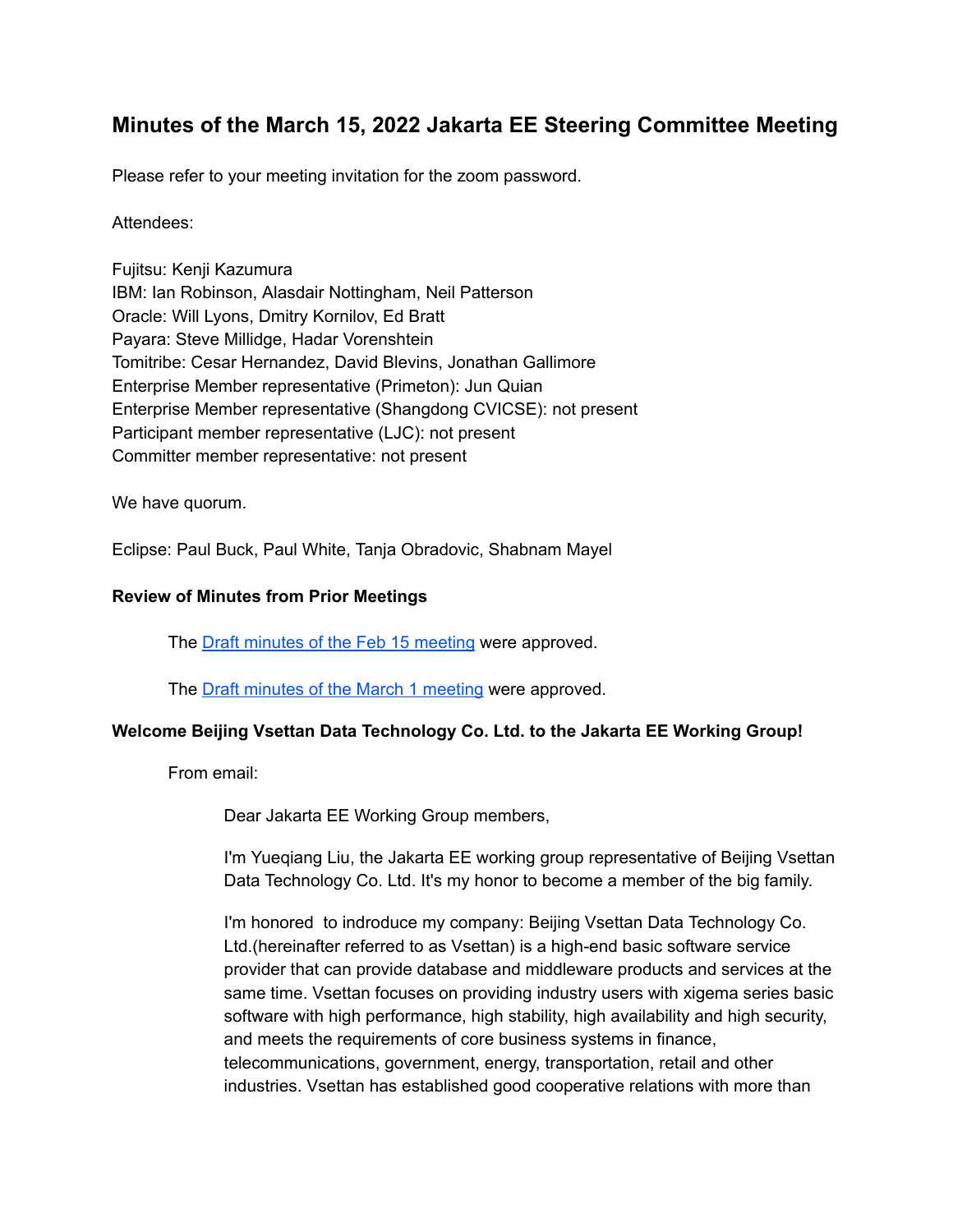100 partners in related industries such as CPU, server, operating system and industrial applications.

I'm also honored to indroduce my boss Yong Deng, the CEO of my company, an outstanding and passionate leader, and Jia Li, the COO, who is responsible for the operation of our company. Wei Zhang is the CTO and my direct leader and Jinxian Wang is responsible for the marketing of my company and our products.

Thanks very much for Tanja's detailed, patient and professional support for joining the work group, thanks very much for your warm welcome, looking forward to sincere cooperation with you in the future.

Best Regards,

Yueqiang

Tanja suggested we revisit the topic of reaching out to Chinese members specifically.

#### **Jakarta EE Survey**

● Note from Shabnam on Mar 9 - sharing for member awareness:

Hi All,

The 2022 Jakarta EE [Developer](https://www.surveymonkey.com/r/9TTJ7CB) Survey is now available!

The Jakarta EE Developer Survey is a great opportunity to indicate your priorities and how you would like Jakarta EE to evolve to meet your cloud requirements.

Please take a few minutes to complete the survey. The results of the survey will be published in June.

Also, to maximize our outreach, we are reaching out to our community channels to promote the survey. Can you please share this link and help us engage with the community?

To make it easier to promote we have created [Social](https://docs.google.com/document/d/1tOq2JDrLjmo_ZdbdBX551NKP-8bRFjAM2x29oMdKahY/edit#heading=h.zbob6a8mgcn5) Kit to use and promote on socials.

Please use the same link to promote: <https://www.surveymonkey.com/r/9TTJ7CB>

● So far we have 372 responses! Most of the traffic coming from EF: <https://oracle.zoom.us/j/5038581115?pwd=b2dubkw1K0kxSjNOckoxWFkzalJMQT09>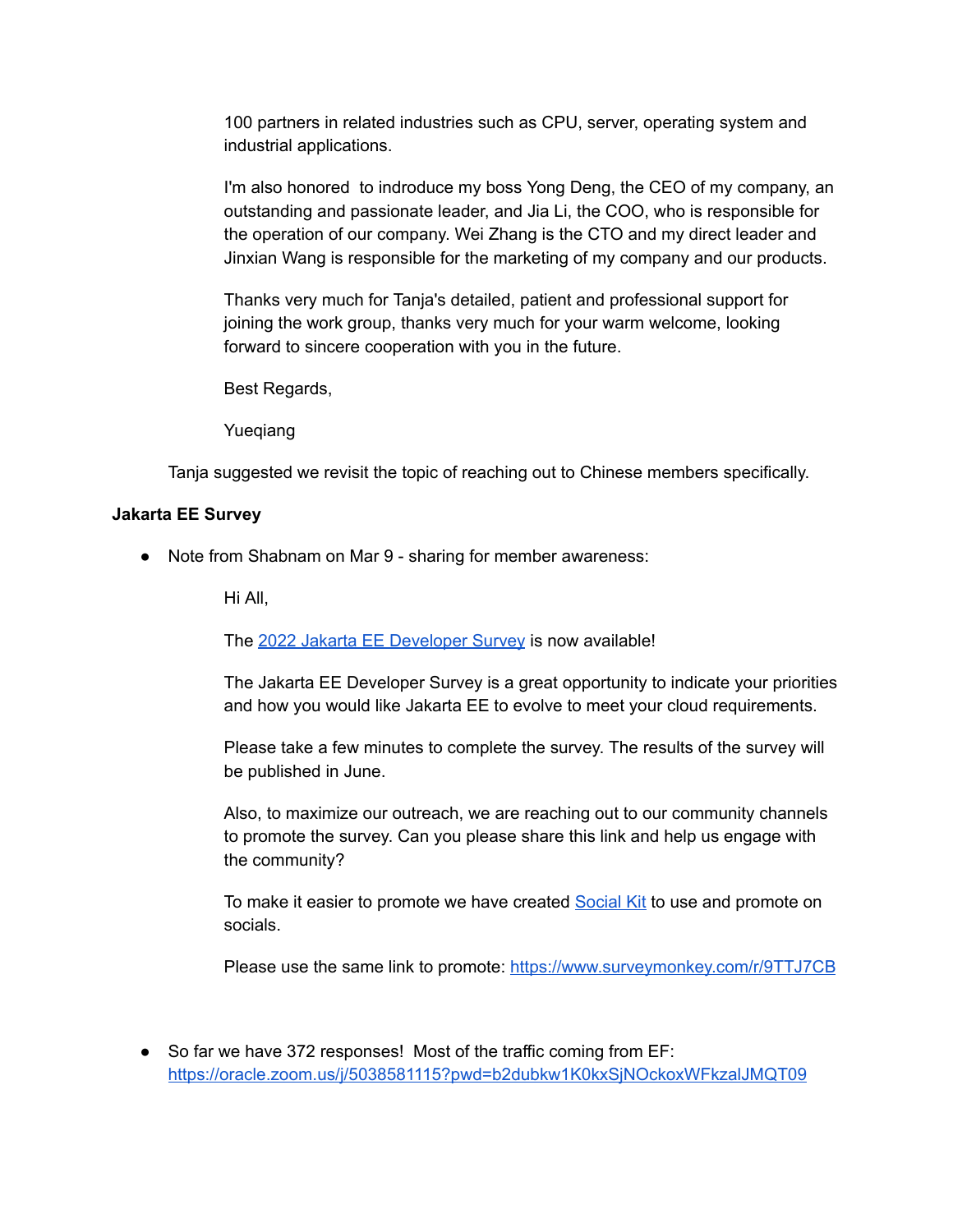# **Jakarta EE 10 status**

- Jakarta EE Spec Mentor [Assignments](https://docs.google.com/spreadsheets/d/1YTUpfdLZZrk2_UGwoX2w0seOCueRO3sQJIjWxpDAa7g/edit#gid=35969432) & Ballot Progress
	- "Done": 6 (not counting Jakarta RPC)
	- $\circ$  "Ballot in process": 6 (up from two on March 1)
- The current target delivery date for all component specs is to be done (approved) by May 15, such that the platform spec approval on May 15 can be started and complete by end of May.

# **Review Draft Jakarta EE 10 messaging document**

- The Steering Committee has agreed to provide the Jakarta EE 10 messaging document to the Marketing Committee
- See the Jakarta 9/9.1 [messaging](https://urldefense.com/v3/__https://docs.google.com/document/d/18hJZsOaiKh6FMqeOoL5WoV6b10T-7UqpE0OXE31eVpE/edit__;!!ACWV5N9M2RV99hQ!ePxBTxM-a7gQZjXX2xqKYs45HPMmEe_CiUorLofRqyRfAnIzj1eIUQGTmS9iLWBX$) document
- Arjan volunteered to draft this and has provided a link to the draft
	- o https://docs.google.com/document/d/1y yi9ysLeC\_S8PcBJn2u53pwNeYLMCe [GigtcqkGlb8/edit](https://docs.google.com/document/d/1y__yi9ysLeC_S8PcBJn2u53pwNeYLMCeGigtcqkGlb8/edit)
- We reviewed the doc briefly on Feb 15 including the following comments:
	- Compatible implementations should be featured first, followed by implementations that include compatible implementations of certain spec APIs, and tooling that supports the implementations/APIs
	- It was suggested we roll up the messaging into major themes such as Modernization, Simplification and Lighter-weight
	- CDI-lite, Core Profile, Java SE updates, and Compatibility are all important to highlight. Faces updates were also mentioned.
- Will attempted a V2 draft which we will review for feedback:
	- [https://docs.google.com/document/d/1bNjyMiQsiYQwFrDto8x3Ixf1JtE-M-Pedh8f1](https://docs.google.com/document/d/1bNjyMiQsiYQwFrDto8x3Ixf1JtE-M-Pedh8f13IUh9c/edit) [3IUh9c/edit](https://docs.google.com/document/d/1bNjyMiQsiYQwFrDto8x3Ixf1JtE-M-Pedh8f13IUh9c/edit)
	- Summary of approach:
		- Attempted to address Neil's comments:
			- Can we get a solid view into the updates that will draw the most attention. The new and shiny items and the key value, both technical and business, are needed to allow us to promote the release and get the most attention.
		- Reused much of Arjan's content
		- Adopted Steve's suggestion of themes: Modernization, Simplification, Lightweight
		- Used positioning from Kevin Sutter's presentation at Jakarta Livestream in December
		- Borrowed from spec overviews
	- Feedback
		- This structure is closer to what the Marketing Committee requires
		- Members will provide feedback in the doc and Will will update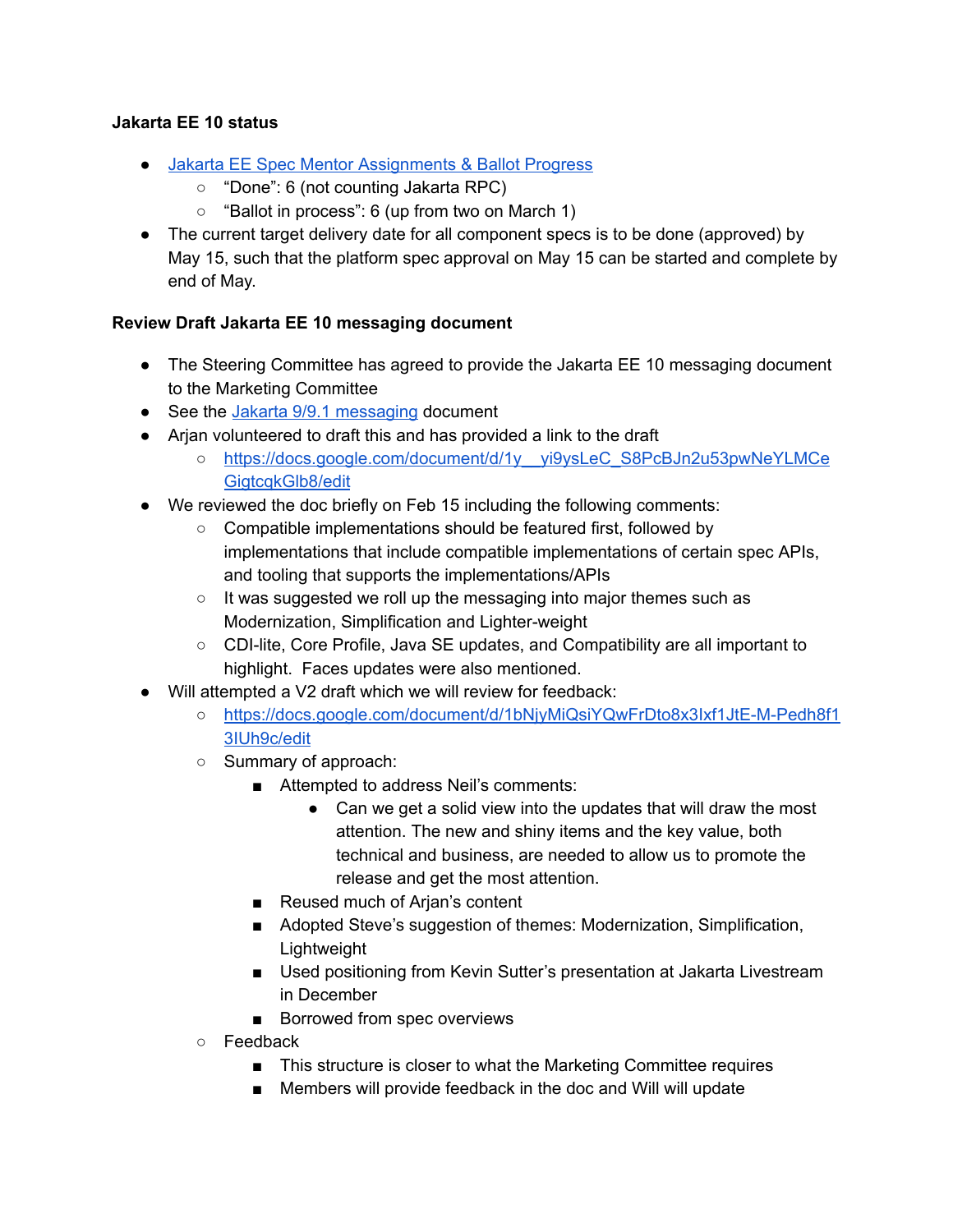# **Badging proposal feedback**

- Refer to prior meeting minutes for background
- On March 1, the Eclipse Foundation provided an update to the prior [proposal](https://drive.google.com/drive/u/1/folders/1lJ-ipUKiSd8cgwu54KlTQm0YAgL7EJ8Z)
	- Badging program vs. full certification program
	- WG members are eligible to participate in a program to issue badges, based on successful completion of a badge test that follows a common structure defined by a *Badging for Jakarta EE* project.
	- Roles of the Eclipse Foundation and the WG member are defined in the presentation.
	- There was some discussion about using Credly as the badging organization and whether alternatives have been considered e.g. <https://partnerships.coursera.org/industry>
	- Budget requires re-prioritizing \$40K for the program. There were some detailed questions about the funding details to be added to the deck.
	- $\circ$  The question about whether "cheating" may occur consensus was that we should take steps to minimize, but that not should preclude the testing option being proposed.
	- Additional materials may be provided by the WG member, but may not be required.
	- Badges would be the same regardless of provider.
	- Question on why the program is being decentralized across vendors.
		- The reason is because a centralized offering from Jakarta EE (proposed last time) is more expensive from a budget POV.
	- Next steps:
		- Would like for members to indicate an interest in participating in the badging program as described (or not)
		- Obtain a resolution from the Steering Committee (to be discussed on March 15 and March 29)
- For today's meeting (March 15)
	- Members entered their feedback into the meeting minutes below:

Oracle's response to Tanja's questions:

1. Do you think this program would be beneficial for Jakarta EE?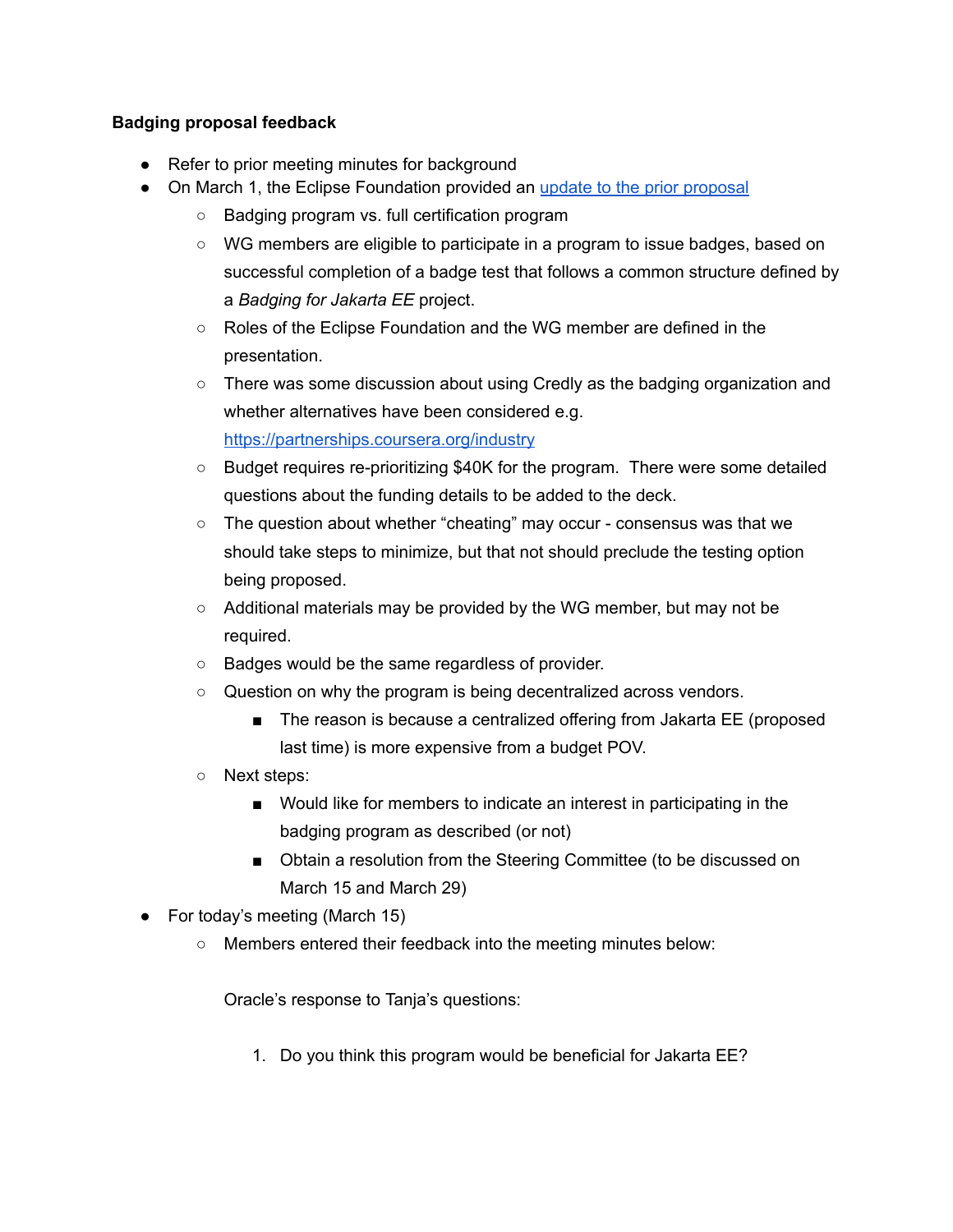[WAL]In general, yes. The benefit would depend on the level member support and member implementation.

- 2. Would you participate in a badging program? [WAL]Oracle would be open to participate in a badging program, though we have not done an implementation analysis. Support for a Core Profile test would be a key consideration.
- 3. What is the major obstacle for initiating the program this year? [WAL]Member support and member implementation is important per above. This may not be an obstacle, but the support needs to be demonstrated. Any resolution approving additional budget for badging should identify existing budget areas that would be cut and be approved by the Steering Committee.

Tomitribe's response to Tanja's questions:

Tomitribe does not intend to implement and support the Jakarta EE badging program as described in "Jakarta EE Badging Proposal - Collaboration Model.pdf."

In favor of vendor neutrality, we firmly believe WG participating companies shouldn't be:

- Implementing, delivering, and scoring tests on their vendor platforms using the common content.
- Delivering tests are responsible for the localization of content if desired.
- Issuing, managing and supporting badges they implement

We believe the activities listed above should be hosted, implemented, supported, and deliverable in a centralized approach within the Jakarta EE website [https://jakarta.ee.](https://jakarta.ee/)

Members of the WG ought to participate in the collaborative development of the platform, and it would be useful to commit to that for planning purposes.

Cost reductions for the tooling and hosting, integrations, and supporting platform must be further analyzed and presented to this committee to better understand the current program proposal costs.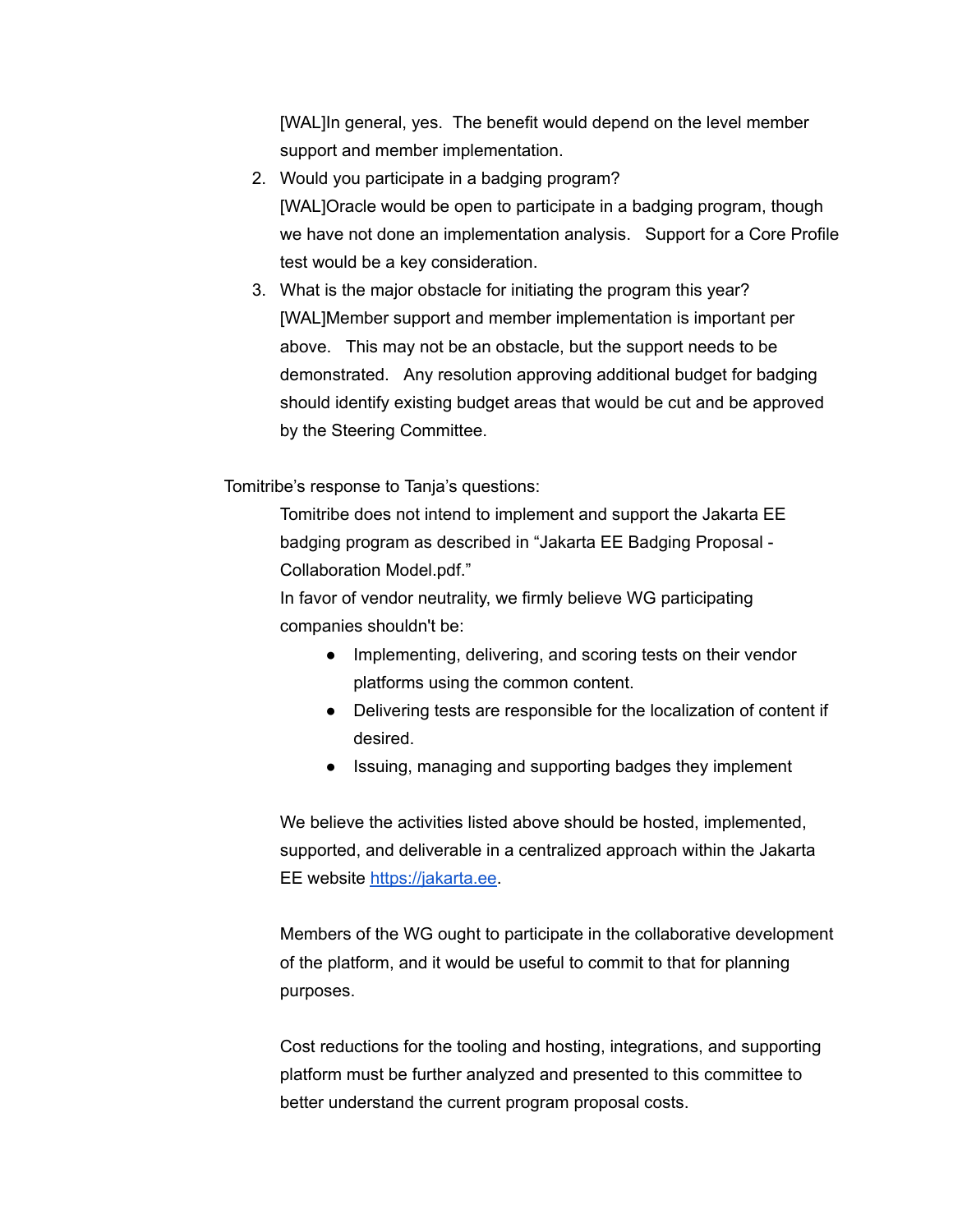IBM's response:

IBM would be interested in participating in the program. Re-casting this in terms of WG member effort with smaller EF cost covered through reassignment (if agreed by the WG) of existing budget was a welcome step.

Fujitsu's response:

For now, Fujitsu is not so much interested in this program because of the resources. Specifically the cost of the localization of contents is expected too high. But without having localized contents the value of this program is very low for non English people.

● The Eclipse Foundation agreed to draft a resolution for discussion at the next meeting.

# **Electronic Voting**

- Refer to the [December](https://jakarta.ee/about/meeting_minutes/steering_committee/minutes-december-14-2021.pdf) 14 [meeting](https://docs.google.com/document/d/1BPHn54rLM3GQE_X61jk4w6uwa_59yIY0zbuMJEokraQ/edit) minutes and March 1 meeting minutes
- Will Lyons drafted the following Resolution for discussion, sent in email on Feb 28
	- Resolved, that the Jakarta Steering Committee approves the following use of electronic voting in Jakarta EE committee meetings, under the circumstances described below:
		- A committee member proposed an electronic vote, AND
		- There was either consensus agreement among members present to hold the vote electronically, or there was a majority vote among members present to hold the vote electronically, AND
		- The vote would not violate any EFSP or Jakarta EE Specification process guidelines mandating a 2-week voting period, or any other Eclipse Foundation requirements, AND
		- The following guidelines generally apply and justify holding the vote electronically:
			- There has been adequate discussion of the topic in the meeting or prior meetings
				- Voting electronically in order to conduct the discussion in email, instead of in a meeting, is not considered a valid rationale for an electronic vote.
			- There was not adequate time to vote on the topic during the meeting, or there was a desire to ensure that all members had the opportunity to vote on a particular item, if not all members were present and/or had not delegated their vote by proxy.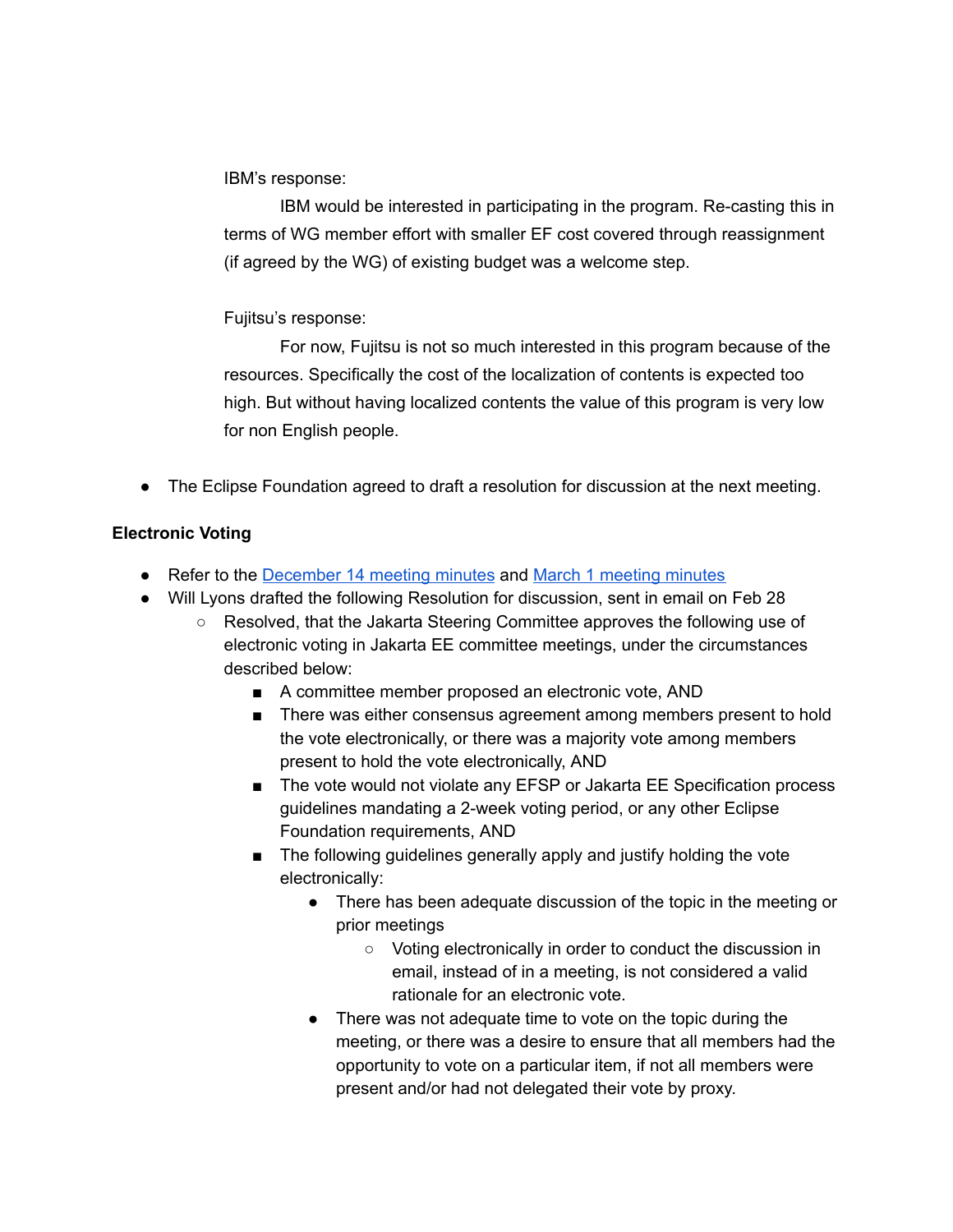• The resolution was proposed, voted on and passed unanimously.

# **Proposed JESP Update**

- From the Spec Committee meeting minutes
	- General guidance on the authorized usage of the jakarta package namespace governed by the Jakarta EE Working Group and the EFSP
		- Proposed JESP update authored to provide guidance, see <https://github.com/jakartaee/JESP/pull/8>
		- PR was unanimously approved by the Jakarta EE Specification Committee:
- Also see <https://www.eclipse.org/lists/jakarta.ee-spec/msg02258.html>
- The Specification Committee decided to refer the update to the Steering Committee for their approval.
- The Steering Committee agreed to review and vote on the following resolution at the next meeting.
	- RESOLVED, the Jakarta EE Steering Committee approves the version 1.3 of the JESP with changes proposed in https://github.com/jakartaee/JESP/pull/8.

# **Member Survey**

• Tanja conducted a member survey and has drafted a [report](https://docs.google.com/presentation/d/1XSZLPjkmWFfIVzzRAug9UosC6bZeyq1s1Vbja70RX0k/edit) for committee member review in this meeting

# **Program Plan Quarterly Objectives**

- Brief review of updates from last time (see slide 14)
	- 2022 Program Plan Quarterly [Objectives](https://urldefense.com/v3/__https://docs.google.com/presentation/d/1JH_ONPYmsQxNgN-ta4Yc6AP7i3Ez1Hq1gP8PX2zbCeo/edit*slide=id.g112ac509088_0_0__;Iw!!ACWV5N9M2RV99hQ!ZftDyw2HsaEQgnsfmx76s2Goi0JVJwzzGXKIZ6Yz16FFI6R6K6ahHQ3PRBf5Fwuz$)
- This update defines our Q1 objectives.
- We will revisit the plan on an ongoing basis, including for quarterly objectives.

# **Election Process (Request that EF share the thinking on this topic)**

- The following topic has been included in Jakarta EE Steering Committee meeting agendas for many months but never prioritized for discussion. The election process calendar has been a topic of discussion at the Eclipse Foundation looking more generally across working groups. We requested that the Eclipse Foundation share its thinking on this topic in a future meeting.
	- Original note from Zahra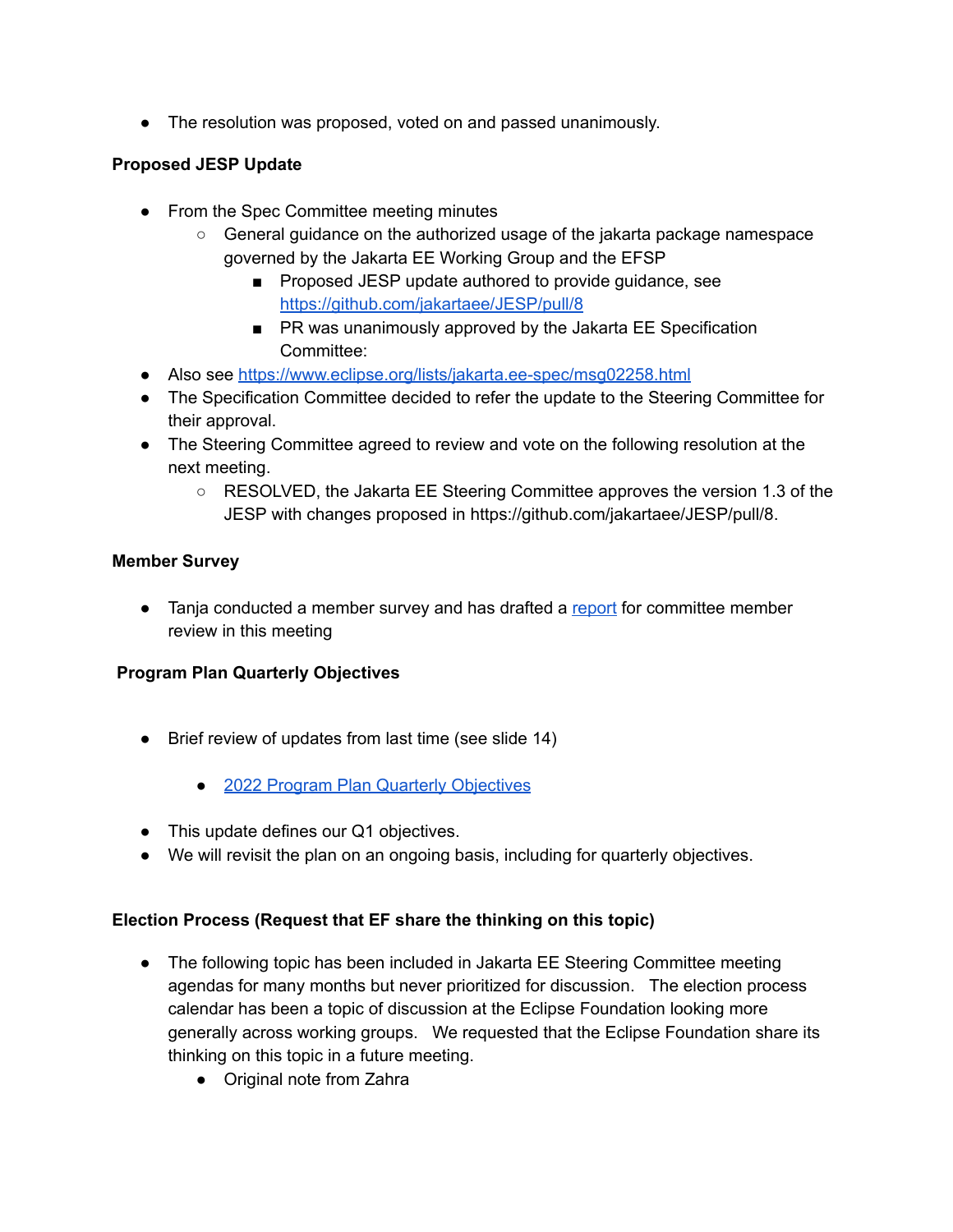The Jakarta EE Working Group Charter [1] identifies three key committees to drive the various facets of the working group for which there are annual elected positions to be filled: the Steering Committee, the Specification Committee, and the Marketing and Brand Committee.

The elected positions are to represent each of the Enterprise Members, Participant Members, and Committer Members. Note that Strategic Members each have a representative appointed to these committees, and thus Strategic member companies do not participate in this election.

Through this email, we are announcing that the Foundation will hold elections on behalf of the working group using the proposed timetable listed below.

All members are encouraged to consider nominating someone for the positions, and self-nominations are welcome. The period for nominations is September 8, 2021 - September 16, 2021. Nominations should be sent to this mailing list indicating related Committee/Seat.

Once nominations are closed, we will announce the candidates, and will distribute ballots via email. The election process will follow the Eclipse "Single Transferable Vote" method, as defined in the Eclipse Bylaws [2].

The winning candidates will be announced on this mailing list shortly after the elections are concluded.

Election Schedule

Nomination Period: September 8, 2021 - September 16, 2021

Election Period: September 21 - 28, 2021

Winning Candidates Announced: September 30, 2021

The following positions will be filled as part of this election:

Steering Committee

One seat allocated for Participant Members

One seat allocated for Committer Members

Specification Committee

One seat allocated for Participant Members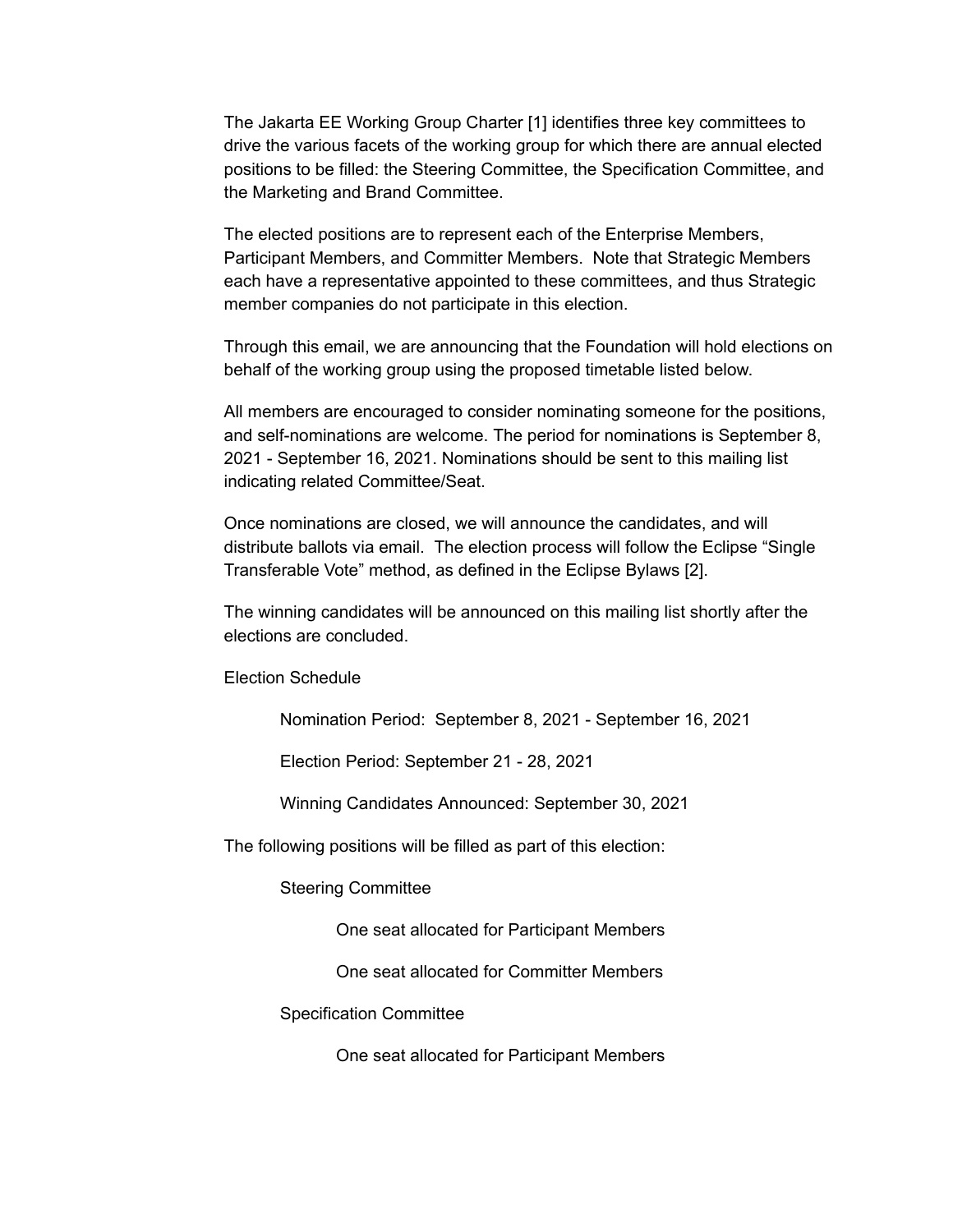One seat allocated for Committer Members

Marketing and Brand Committee

One seat allocated for Participant Members

One seat allocated for Committer Members

Please note while all Committees provide for two seats allocated for Enterprise Members, there are currently only two Enterprise level members of the working group. As a result, there is no requirement to hold an election for those seats.

Please let us know if you have any questions.

[1] [https://www.eclipse.org/org/workinggroups/jakarta\\_ee\\_charter.php](https://www.eclipse.org/org/workinggroups/jakarta_ee_charter.php)

[2] <https://www.eclipse.org/org/documents/>

Best Regards,

Zahra

● See email from David Blevins on Sept 10:

Seems like we need to make a decision if we want the elections to be at the same time every year or for a 12-month period regardless of when they happen. Here are all our election announcements to date:

June 10, 2018 - https://www.eclipse.org/lists/jakarta.ee-wg/msg00087.html

May 21, 2019 - https://www.eclipse.org/lists/jakarta.ee-wg/msg00288.html

March 30, 2020 - https://www.eclipse.org/lists/jakarta.ee-wg/msg00410.html

January 4, 2021 - https://www.eclipse.org/lists/jakarta.ee-wg/msg00577.html (marketing committee only)

I can live with either a fixed time every year or a strict 12-month policy. Some thoughts on both.

#### 12-MONTH APPROACH

We had vacancies in the Marketing Committee from 2020 elections. We filled them earlier this year. If we follow the strict 12-month rule, we'd need to omit them from the elections we just announced. This means those seats will be out of sync with the rest. That can be survivable, but there are some policies we'd